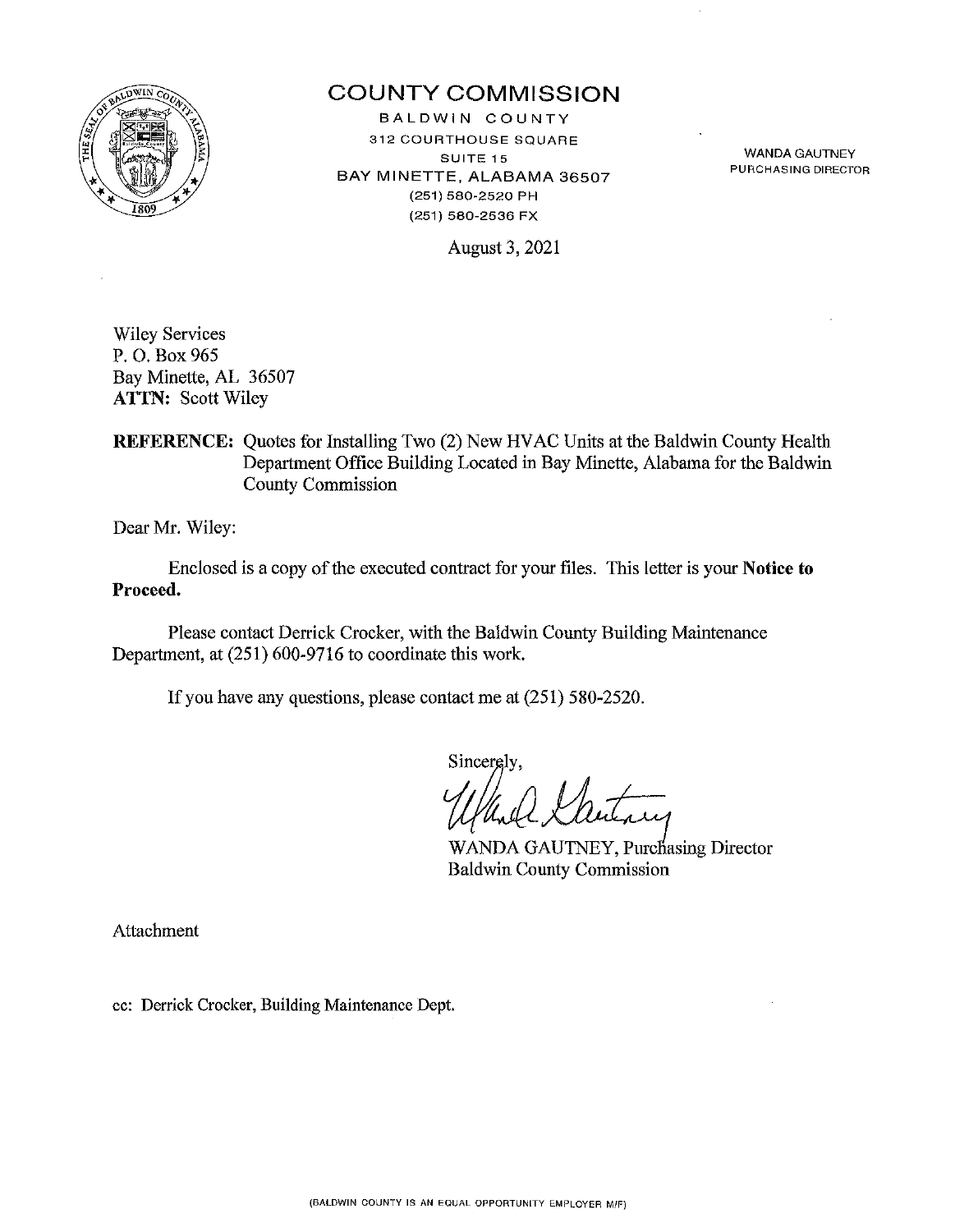State of Alabama  $\qquad$ ) County of Baldwin )

#### CONTRACT FOR PUBLIC WORKS SERVICES

This Contract for Professional and Construction Services is made and entered into by and between the County of Baldwin (hereinafter called "COUNTY") acting by and through its governing body, the Baldwin County Commission, and Wiley Services (hereinafter referred to as "PROVIDER").

### WITNESSETH:

Whereas, the Baldwin County Commission staff obtained quotes for labor only to install two (2) new HV AC Units at the Baldwin County Health Office Building located in Bay Minette, Alabama; and

Whereas, PROVIDER presented the lowest quote to the COUNTY. Therefore, COUNTY wishes to retain PROVIDER, and PROVIDER wishes to provide those services hereinafter set out under the following terms and conditions.

NOW, THEREFORE, in consideration of the premises and the mutual covenants herein contained, the sufficiency of which being hereby acknowledged, PROVIDER and COUNTY do hereby agree as follows:

I. Definitions. The following terms shall have the following meanings:

- A. COUNTY: Baldwin County, Alabama
- B. COMMISSION: Baldwin County Commission
- C. PROVIDER: Wiley Services

II. Obligations Generally. The COUNTY hereby retains, and the PROVIDER agrees to perform for the COUNTY, those public works services as hereinafter set forth. This document shall serve as the binding contract for the services of PROVIDER. PROVIDER shall immediately commence performance of the services outlined herein upon full execution of this Contract. All work shall be commenced and completed in a timely manner as, and at the times, herein set out.

III. Recitals Included. The above recitals and statements are incorporated as part of this Contract and shall have the effect and enforceability as all other provisions herein.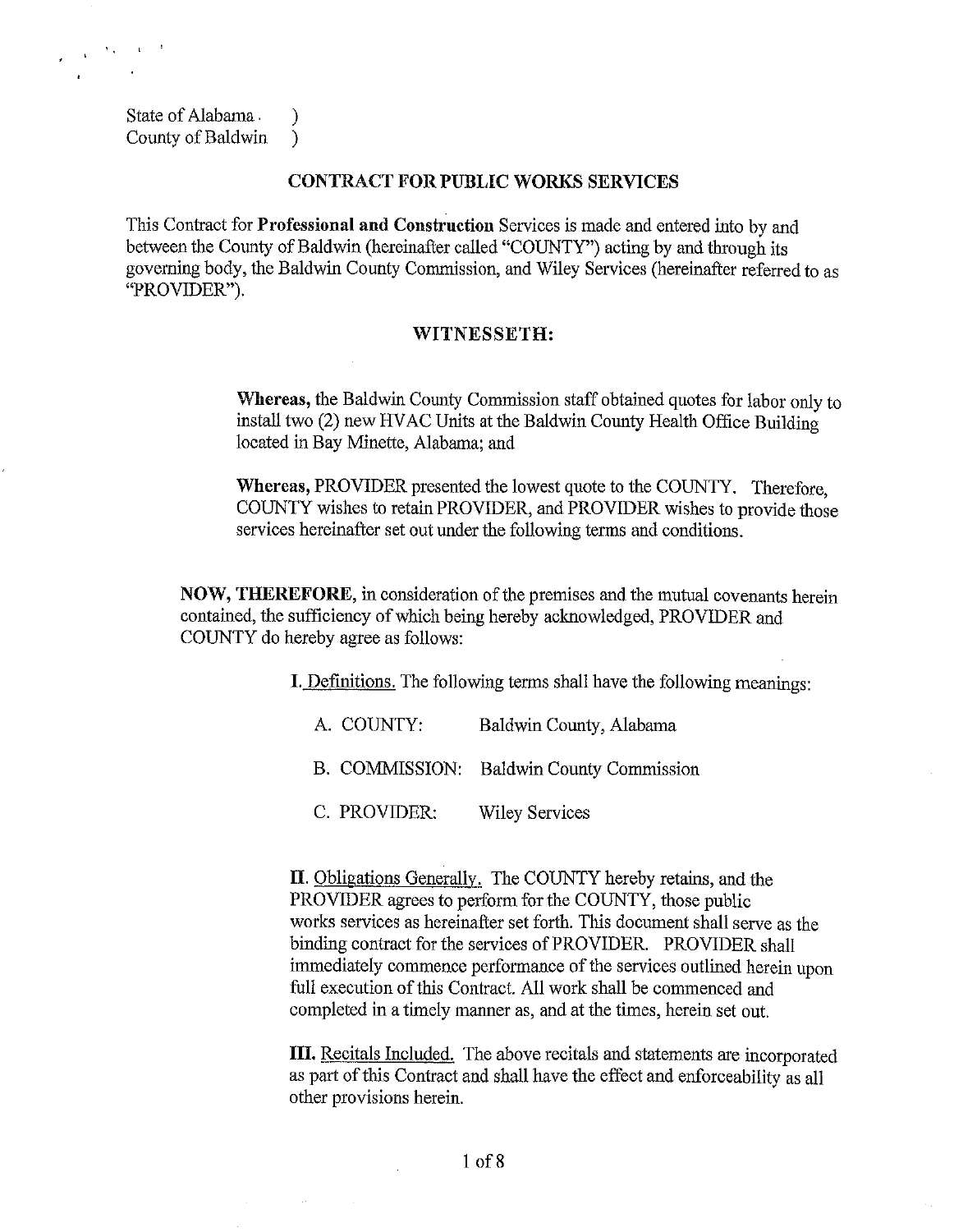IV. Professional Qualifications. For the purpose of this Contract, the PROVIDER represents and warrants to the COUNTY that it possesses the professional, technical, and administrative personnel with the specific experience and training necessary to provide the professional services required herein.

V. No Prohibited Exclusive Franchise. The COUNTY neither perceives nor intends, by this Contract, a granting of an exclusive franchise or violation of Art. I, Section 22 of the Alabama Constitution.

VI. Representation/Warranty of Certifications, Etc. PROVIDER represents and warrants that PROVIDER is presently certified, licensed and otherwise permitted under all necessary and applicable laws and regulations to perform the services herein, and that PROVIDER shall renew, maintain, and otherwise ensure that all such certifications, licenses, and permits are current and valid, without interruption, for and through completion of the services. The representation and warranty aforesaid is a material inducement to the COUNTY in entering this Contract, and the parties agree that the breach thereof shall be deemed material at the County's option.

VII. Legal Compliance. PROVIDER shall at all times comply with all applicable Federal, State, local and municipal laws and regulations.

VIII. Independent Contractor. PROVIDER acknowledges that it is an independent contractor, and PROVIDER shall at all times remain as such in performing the services under this Contract. PROVIDER is not an employee, servant, partner, or agent of the COUNTY and has no authority, whether express or implied, to contract for or bind the COUNTY in any manner. The parties agree that PROVIDER shall be solely responsible for and shall have full and unqualified control over developing and implementing its own means and methods, as it deems necessary and appropriate in providing the aforementioned services, and that the COUNTY's interests herein are expressly limited to the results of said services. PROVIDER is not entitled to unemployment insurance benefits, and PROVIDER is responsible for and obligated to pay any and all federal and state income tax on any monies paid pursuant to this Contract.

IX. No Agency Created. It is neither the express nor the implied intent of PROVIDER or COUNTY to create an agency relationship pursuant to this Contract. Therefore, the PROVIDER does not in any manner act on behalf of COUNTY and the creation of such a relationship is prohibited and void.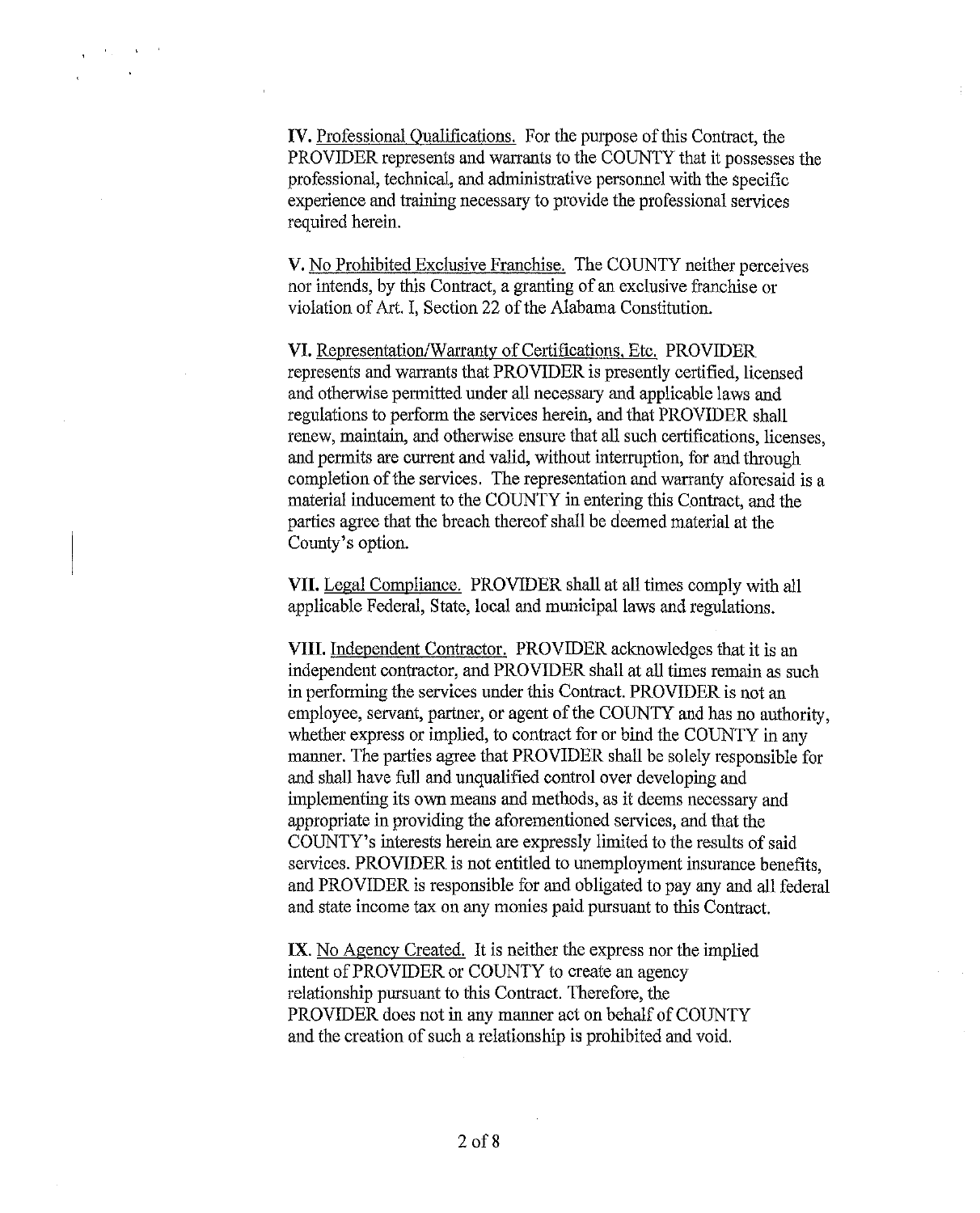$\frac{1}{2} \left( \frac{1}{2} \sum_{i=1}^{n} \frac{1}{2} \right)$ 

PROVIDER:

Wiley Services P. 0. Box 7724 Spanish Fort, AL 36527 ATTN: Scott Wiley

COUNTY:

 $\mathcal{L}_{\mathcal{A}}$ 

Baldwin County Commission c/o Chairman 312 Courthouse Square Suite 12 Bay Minette, AL 36507

XVI. Services to be Rendered. PROVIDER is retained by the COUNTY as a professionally qualified contractor. The general scope of work for the services shall include all the terms and Conditions of the "Attachment A," the same being expressly incorporated herein by reference, and without limitation will encompass:

"Quotes for Installing Two (2) New HV AC Units at the Baldwin County Health Department Office Building Located in Bay Minette, Alabama for the Baldwin County Commission described in Attachment A".

> A. PROVIDER will provide ongoing communications with COUNTY regarding this service, including updates, emails and etc. as requested. Additionally, PROVIDER will meet with COUNTY as needed or requested.

B. PROVIDER is responsible for the professional quality, technical accuracy, timely completion and coordination of all services furnished by or in relation to this Contract.

C. PROVIDER represents and warrants that its services shall be perfonned within the limits and standards provided by the COUNTY, in a manner consistent with the level of care and skill ordinarily exercised by similar providers under similar circumstances at the time the services are performed.

# XVII. General Responsibilities of the COUNTY.

- A. The COUNTY shall provide reasonable notice to PROVIDER whenever the COUNTY actually observes or otherwise actually becomes aware of any development that affects the scope or time of PROVIDER's services hereunder or any defect or nonconformance in the work of PROVIDER.
- B. The COUNTY shall pay to PROVIDER the compensation as,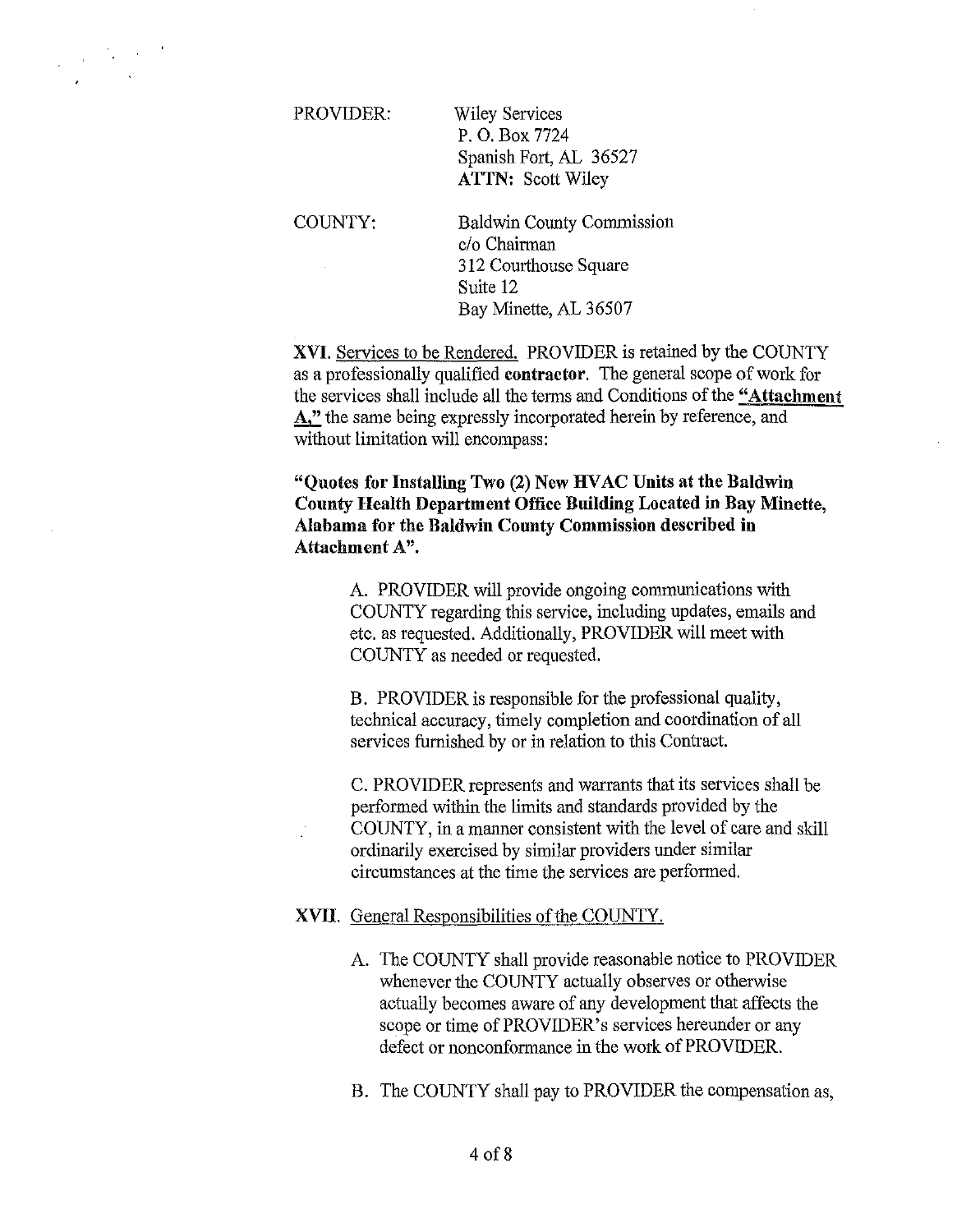and subject to the terms set out below.

**XVIII.** Termination of Services. The COUNTY or PROVIDER may terminate this Contract, with or without cause or reason, by giving thirty (30) days written notice of such to the other party. Upon receipt of such notices, PROVIDER shall discontinue its work to the extent specified in the notice.

In the event of termination, the COUNTY shall pay PROVIDER for all services satisfactorily rendered, and for any expenses deemed by COUNTY to be a reimbursable expense incurred pursuant to this Contract and prior to the date of termination.

**XIX.** Compensation Limited. The compensation to be paid to the PROVIDER shall be the full compensation for all work performed by PROVIDER under this Contract. Any and all additional expenditures or expenses of PROVIDER, not listed in full within this Contract, shall not be considered as a part of this Contract and shall not be demanded by PROVIDER or paid by COUNTY.

XX. Direct Expenses. Compensation to PROVIDER for work shall be **\$17,932.00.** Said compensation shall be all inclusive, including without limitation, reimbursement of all cost, incidentals and operating expense associated with those directly engaged in performance of the requested services.

XXI. Method of Payment. PROVIDER shall submit invoices to the COUNTY for payment for work performed. Such invoice shall be accompanied by a detailed account of compensation to be paid PROVIDER.

Payment shall be made by the COUNTY within ten (10) days of the approval of the invoice submitted by the PROVIDER. The COUNTY agrees to review and approve invoices submitted for payment in a timely manner.

**XXII.** Effective and Termination Dates. This Contract shall be effective. and commence immediately upon the same date as its full execution once the equipment is received by Baldwin County Commission and shall terminate upon either the expiration of ten  $(10)$  days from the date the notice to proceed is issue, or upon a written notification thereof received by either party within the required ten (10) day period. Nothing herein stated shall prohibit the parties from otherwise terminating this Contract according to the provisions herein.]

**XXIII.** Force Majeure. The Parties hereto shall incur no liability to the other if perfonnance becomes impossible or impracticable by reason of an event or effect that the parties could neither have anticipated nor controlled. This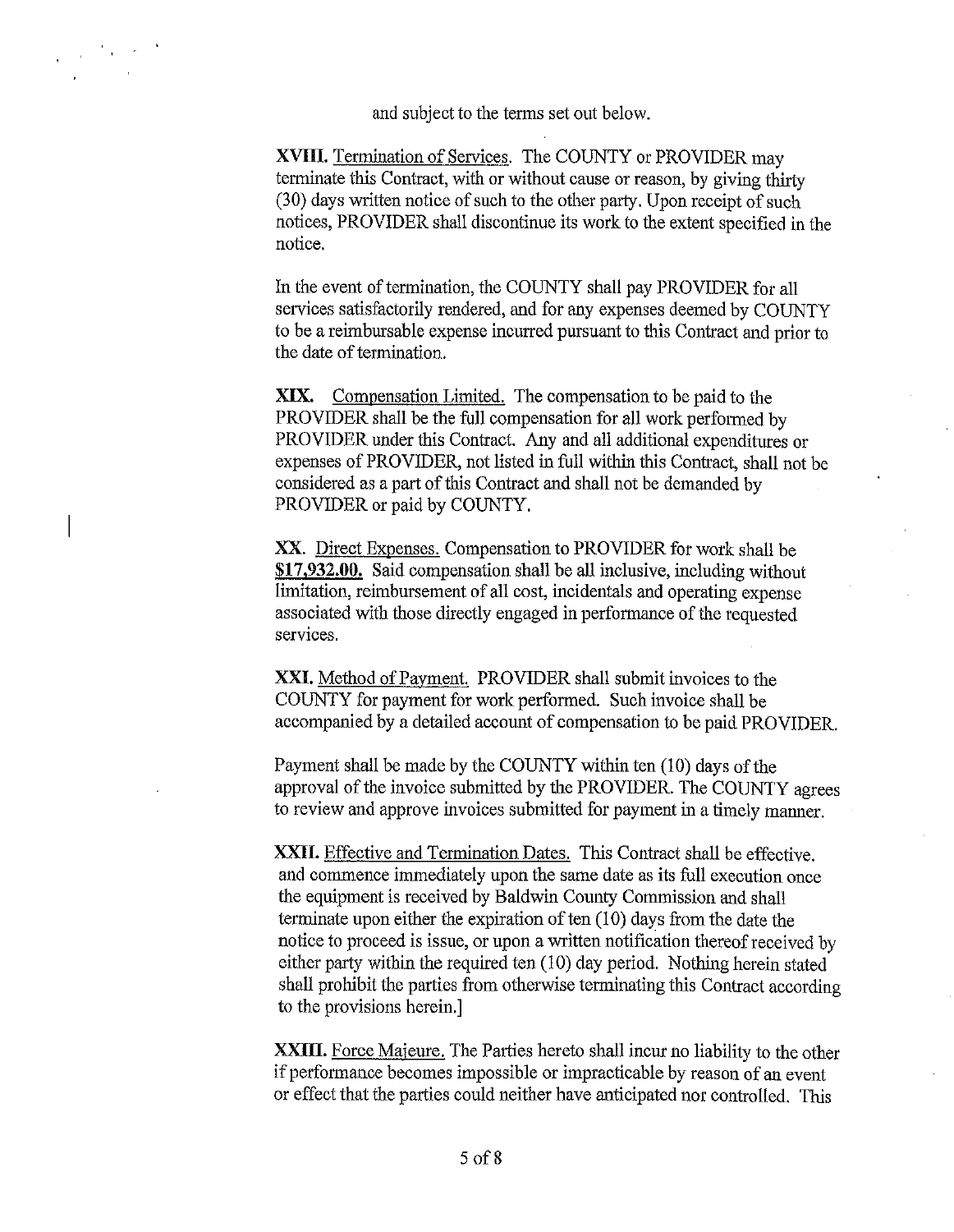$\frac{1}{2} \left( \frac{1}{2} \right) \frac{1}{2} \left( \frac{1}{2} \right) \left( \frac{1}{2} \right)$ 

allowance shall include both an act of nature and acts of third parties. Any costs that would otherwise be incurred and/or necessitated by the provisions herein shall be alleviated for either party by such event or effect.

XXIV. Indemnification. To the fullest extent allowed by law, Provider shall indemnify, defend and hold County, and its Commissioners, affiliates, employees, agents, and representatives (collectively "County") harmless from and against any and all claims, demands, liabilities, damages, losses, judgments, costs, and expenses including, without limitations, attorneys' fees, and costs, for any and all personal injury (including death) and property damage of any kind or nature whatsoever, incurred by, asserted against, or imposed upon County, as a result of or in any manner related to provision of services hereunder, or any act or omission, by Provider. Contractor shall provide the COUNTY with proof of general liability coverage including the COUNTY as an additional insured. This indemnification shall survive the expiration or termination of this Contract.

XXV. Number of Originals. This Contract shall be executed with three (3) originals, each of which are equally valid as an original.

**XXVI:** Governing Law: This Contract in all respects, including without limitation its formation, validity, construction, enforceability and available remedies, shall be governed by the laws of the State of Alabama, without regard to Alabama conflict of law principles.

**XXVII:** Insurance: Prior to performing services pursuant to this Contract, Provider shall carry, with insurers satisfactory to County, throughout the term of hereof, Auto Liability Insurance, including owned, hired and non-owned vehicles, with limits of not less than \$1,000,000, combined single limit, for both bodily injury liability and property damage liability each occurrence; Commercial General Liability Insurance, including all contractual liability hereunder, with limits not less than \$1,000,000, combined single limit, for both bodily injury liability and property damage liability each occurrence; and Worker's Compensation Insurance, meeting the statutory limits of the State of Alabama and Employer's Liability Insurance fully covering all employees and supervisors participating in the work at the subject property site. All liability insurance shall name the County as an additional insured. Prior to commencing operations hereunder, a Certificate of Insurance evidencing such coverage, satisfactory to County, shall be furnished to County, which shall specifically state that such insurance shall provide for at least ten (10) days' notice to County in the event of cancellation, termination or any change in such insurance policies. The worker's compensation certificate shall bear an endorsement clearly evidencing a waiver of the right of subrogation against County and County Representatives. Should Provider fail to furnish current evidence upon demand of any insurance required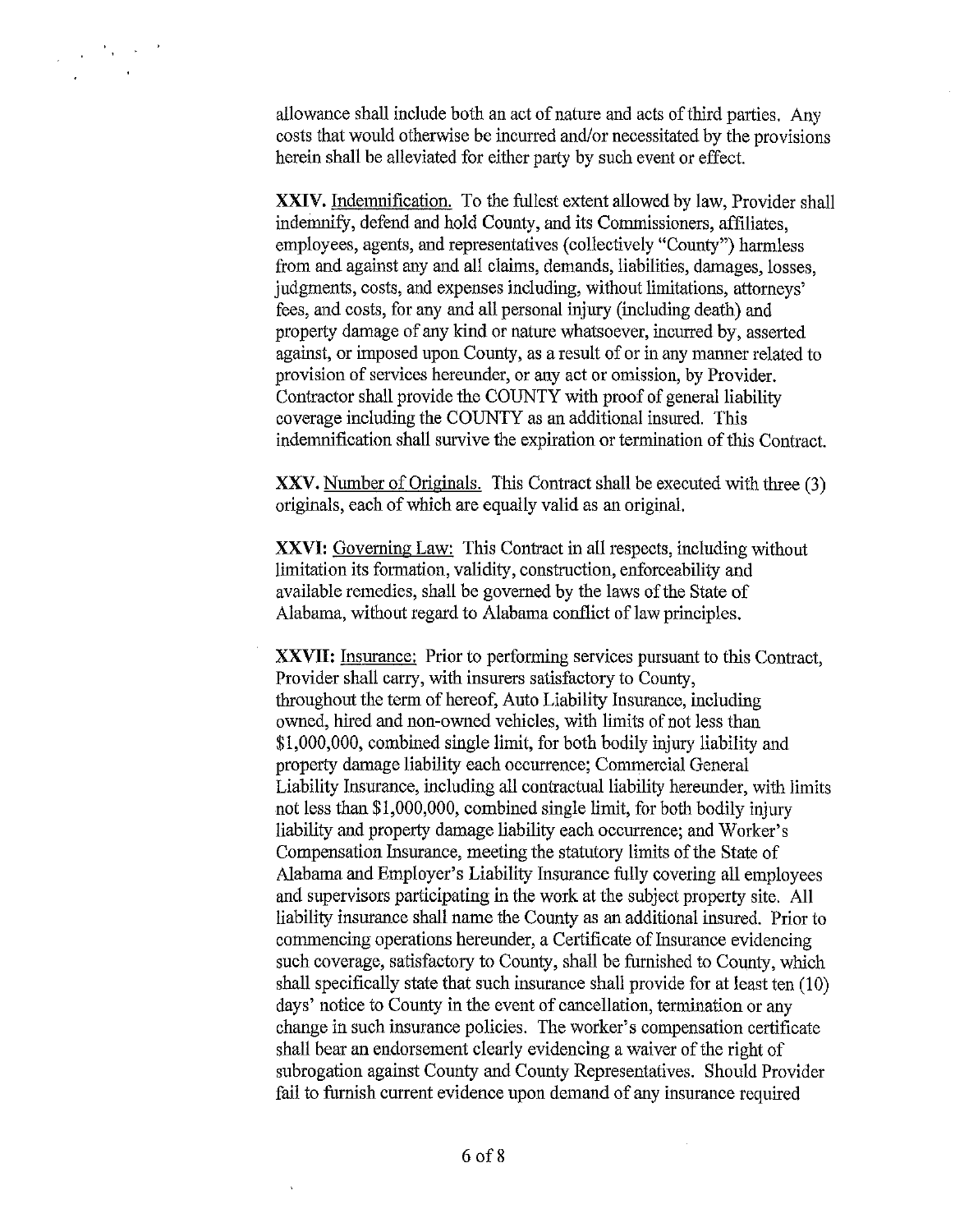hereunder, or in the event of cancellation, termination or change in any such insurance, County may, at its option, suspend this Contract until insurance is obtained, terminate this Contract immediately without further action, or hold Provider in material default and pursue any and all remedies available.

IN WITNESS WHEREOF, the parties hereto have executed this Contract on the last day of execution by the COUNTY as written below.

**COUNTY** VIS, III, Chairman /Date

ATTEST: WAYNE DYESS. County Administrator

State of Alabama )

County of Baldwin

*Cartetta Crool*, a Notary Public in and for said County, in said State, hereby certify that, Joe Davis, III, whose name as Chairman of Baldwin County Commission, and Wayne Dyess, whose name as County Administrator, are known to me, aclmowledged before me on this day that, being informed of the contents of the Contract for Professional and Construction Services, they, as such officers and with full authority, executed same knowingly and with full authority to do so on behalf of said Commission.

GIVEN under my hand and seal on this the  $\frac{S^{rA}}{2}$  day of  $\mu_{\text{wB}}$ , 2021.

**Votary Public** My Commission Expires

**Mv Commission Expires: ai.A..July 14, 202s** .~~

# **SIGNATURE PAGE AND NOTARY PAGE TO FOLLOW**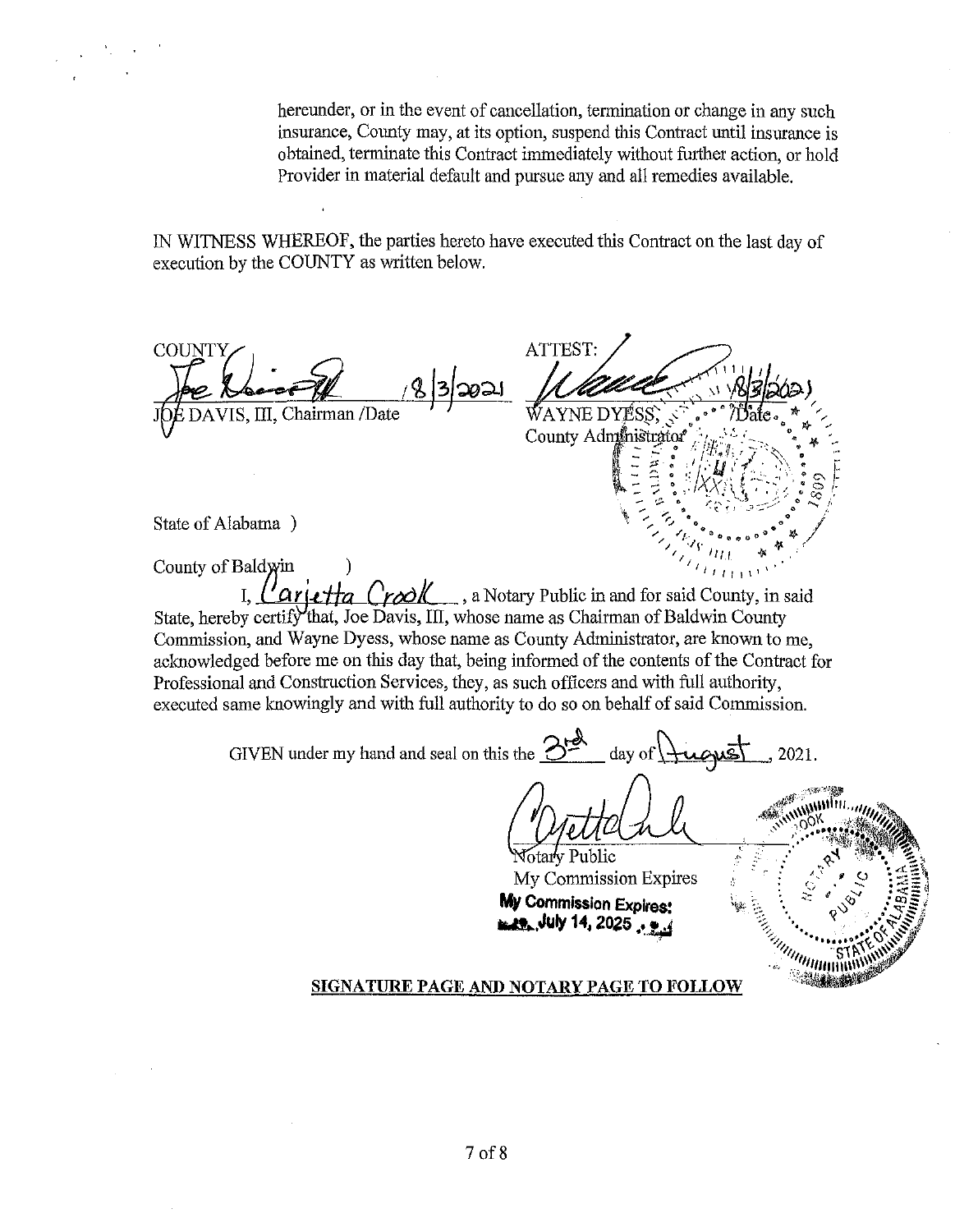### PROVIDER:

**Wiley Services** 

 $\frac{1}{2}$  Date 7-23-2021 Its

State of Alabama)

County of Baldwin )

I, <u>Jessica</u>, *Rurker*, Notary Public in and for said County and State, hereby certify that  $\frac{5c0H}{Wlcy}$  as  $\frac{OWV}{Wl}$  as  $\frac{OWV}{Wl}$  of whose <u>Wiley Services</u> name is as OWINCY of whose Wiley Services name is signed to the foregoing in that capacity, and who is known to me, acknowledged before me on this day that, being informed of the contents of the Contract for Professional and Construction Services, he executed the same voluntarily on the day the same bears date for and as an act of said Wiley Services.

GIVEN under my hand and seal on this the  $\frac{12}{10}$  day of  $\frac{0 \text{U} \mu}{\text{V}}$ , 2021.  $\frac{1}{k}$ Public My Commission Exp iresv## **JESSICA E.** PARKER r'ioman' **My Commission** Expires **FUNLIO December** 30, 2023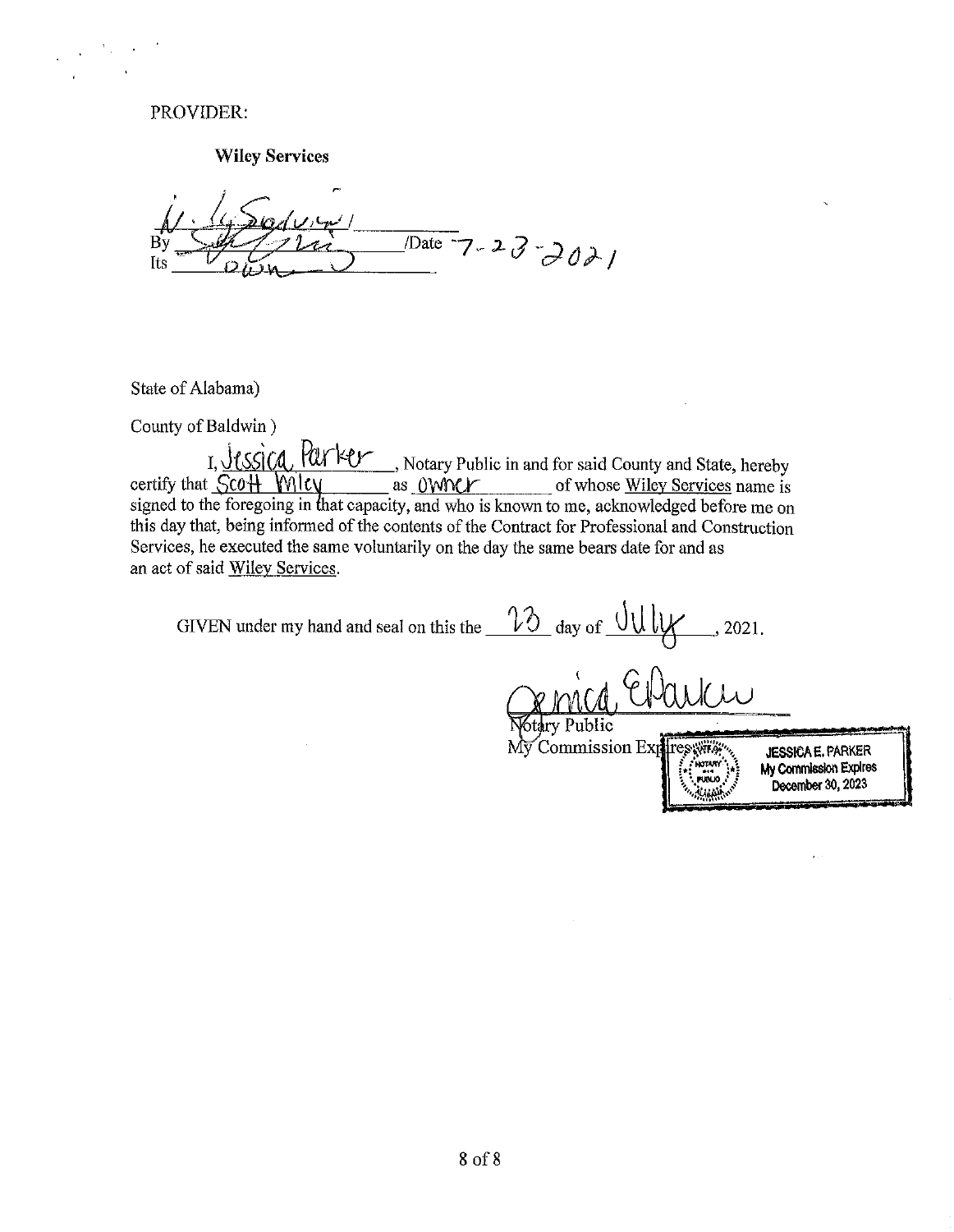|                                                                                                                                                                                                                                                                                                                                                                               |                                                                                                                                        |                                             | "ATTACHMENT A"                                             |                                        |                                                    |                               |
|-------------------------------------------------------------------------------------------------------------------------------------------------------------------------------------------------------------------------------------------------------------------------------------------------------------------------------------------------------------------------------|----------------------------------------------------------------------------------------------------------------------------------------|---------------------------------------------|------------------------------------------------------------|----------------------------------------|----------------------------------------------------|-------------------------------|
|                                                                                                                                                                                                                                                                                                                                                                               |                                                                                                                                        |                                             | <b>PROPOSAL TO:</b>                                        |                                        | <b>Baldwin County Commission</b>                   |                               |
|                                                                                                                                                                                                                                                                                                                                                                               |                                                                                                                                        |                                             |                                                            |                                        |                                                    |                               |
|                                                                                                                                                                                                                                                                                                                                                                               |                                                                                                                                        |                                             |                                                            |                                        |                                                    |                               |
|                                                                                                                                                                                                                                                                                                                                                                               | P.O Box 7724                                                                                                                           |                                             |                                                            |                                        |                                                    |                               |
| 251-620-0057 251-907-0204                                                                                                                                                                                                                                                                                                                                                     |                                                                                                                                        |                                             | <b>PHONE:</b>                                              |                                        |                                                    |                               |
|                                                                                                                                                                                                                                                                                                                                                                               |                                                                                                                                        |                                             | DATE:                                                      |                                        | 5/17/2021                                          |                               |
|                                                                                                                                                                                                                                                                                                                                                                               |                                                                                                                                        |                                             |                                                            |                                        |                                                    |                               |
| WE HEREBY SUBMIT SPECIFICATIONS FOR:                                                                                                                                                                                                                                                                                                                                          |                                                                                                                                        |                                             |                                                            | 15 ton change out                      |                                                    |                               |
|                                                                                                                                                                                                                                                                                                                                                                               |                                                                                                                                        |                                             |                                                            |                                        |                                                    |                               |
| <b>WORK INCLUDED:</b><br><b>LI REPLACE</b><br>$\Box$ GAS PIPING                                                                                                                                                                                                                                                                                                               | $\square$ TIE INTO EXISTING DUCTWORK<br><b>SUPPLY GRILLES</b><br>$\Box$ POWER WIRING<br>$\Box$ BRING UP TO CODE (COMBUSTION AIR, ETC.) | Ð                                           | <b>RESURFACE PLATFORM</b><br>$\Box$ INSTALL<br>$\Box$ SLAB |                                        | <b>INSTALL BAFFLE</b><br><b>RETURN AIR GRILLES</b> |                               |
| $\square$ OTHER                                                                                                                                                                                                                                                                                                                                                               | <b>E COPPER, DRAIN, REFRIGERANT AND CONTROL VERING</b><br><b>C ALL LABOR, MATERIALS, PERMITS</b>                                       |                                             |                                                            |                                        |                                                    |                               |
| $\Box$ ADD                                                                                                                                                                                                                                                                                                                                                                    | CUSTOM DUCTBOARD TRUNKLINE<br><b>BRANCH DUCT WILL BE</b><br><b>OUTLETS</b>                                                             | <b>DUCT SYSTEM WITH</b><br><b>FLEX DUCT</b> |                                                            |                                        | <b>T</b> GALVANIZED METAL PIPE                     | SUPPLY OUTLETS                |
| <b>WARRANTIES:</b>                                                                                                                                                                                                                                                                                                                                                            |                                                                                                                                        |                                             |                                                            |                                        |                                                    |                               |
|                                                                                                                                                                                                                                                                                                                                                                               |                                                                                                                                        |                                             |                                                            |                                        |                                                    |                               |
| 1 團<br>$2\square$<br>3 ⊡<br>4 <sub>0</sub>                                                                                                                                                                                                                                                                                                                                    | 15 ton change out Health Department Bay Minette<br>System furnished by owner                                                           |                                             |                                                            |                                        |                                                    | <b>TOTAL</b><br>₩<br>8,966.00 |
|                                                                                                                                                                                                                                                                                                                                                                               |                                                                                                                                        |                                             |                                                            |                                        |                                                    |                               |
|                                                                                                                                                                                                                                                                                                                                                                               |                                                                                                                                        |                                             |                                                            |                                        |                                                    |                               |
| <b>WARRALIONE YEAR LABOR FIVE YEAR PARTS ANE COMPRESSOR</b><br>WARRALLTONE YEAR LABOR FIVE YEAR PARTS AND COMPRESSOR<br><b>WARRANTIES:</b><br><b>WARRADTIES:</b><br><b>SYSTEM OPTIONS:</b><br><b>OPTIONAL ITEMS:</b><br><b>WARRALI FIVE YEAR PARTS AND LABOR WARRANTY (PER SYSTEM)</b><br><b>WARRALITEN YEAR PARTS AND LABOR WARRANTY (PER SYSTEM)</b><br><b>WARRALIOTHER</b> |                                                                                                                                        |                                             |                                                            | <b>ADD</b><br><b>ADD</b><br><b>ADD</b> |                                                    |                               |
| <b>PAYMENT:</b>                                                                                                                                                                                                                                                                                                                                                               | <b>簡 PROGRESSIVE</b>                                                                                                                   | $\Box$ 60/40 NEW CONSTRUCTION               |                                                            |                                        | T PAYMENT DUE IN FULL UPON<br><b>COMPLETION</b>    |                               |